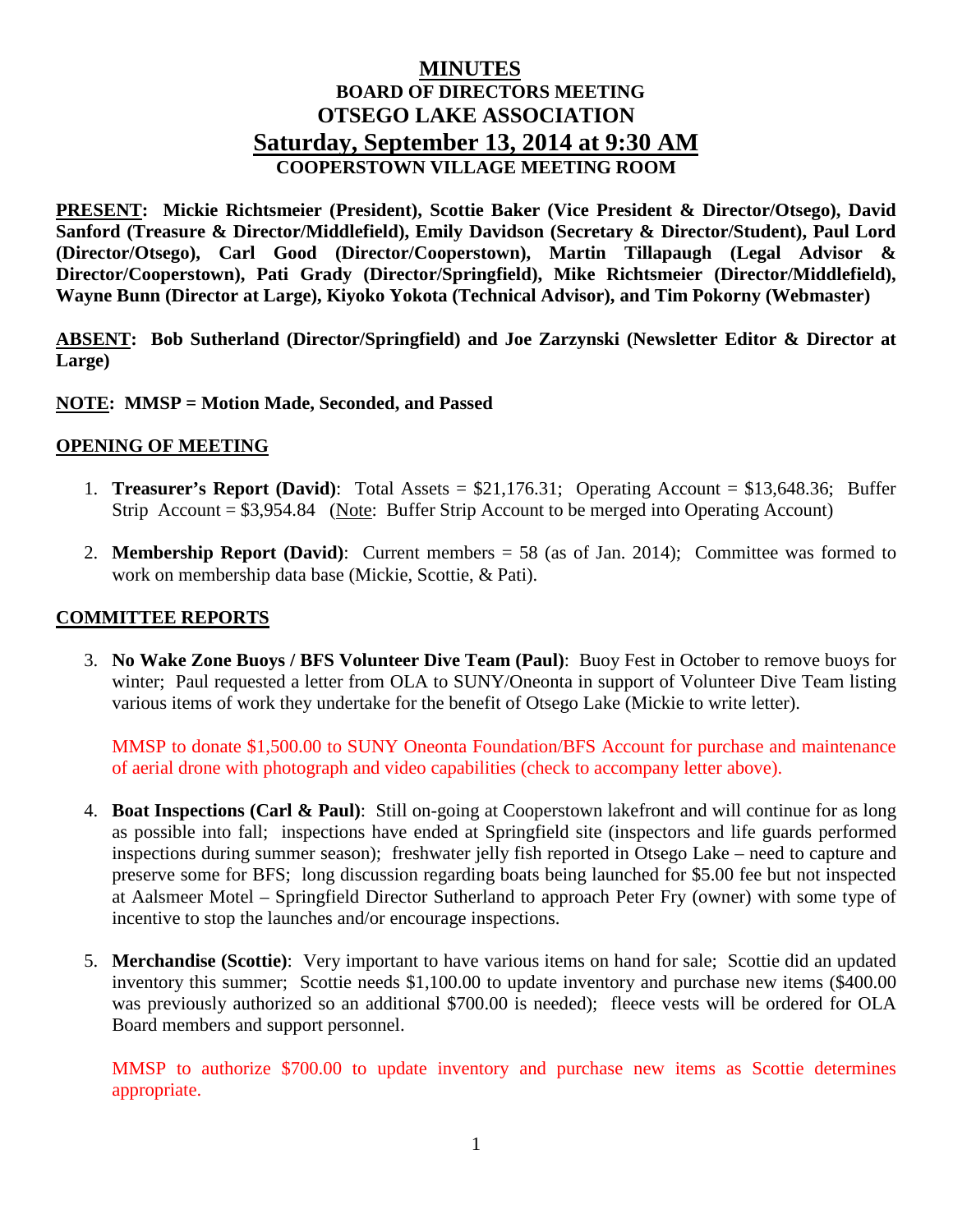- 6. **Otsego County Water Quality Coordinating Committee (Carl)**: Slow year so far for various reasons and personnel changes; Carl will send updates via e-mail.
- 7. **Buffer Strips (Mickie)**: Springfield buffer strip looks very good.
- 8. **Website (Tim)**: Current website looks great thanks to Tim's work on updating it; suggestion made to advertise OLA website in local Pennysaver.

MMSP to authorize \$250.00 to place various OLA related advertisements in local Pennysaver; Scottie will coordinate and submit advertisements as she determines appropriate.

- 9. **Newsletter (Board)**: Need date for publication; newsletter to be sent via e-mail (e-mail address for about 75% of members) and by first class mail (remaining 25%); jelly fish article by Paul; research article by Kiyoko; bird article by Audubon Society; NYSDOT/Route 80 article by Caroline Sever; year-end appeal for tax deductible donation and application for membership.
- 10. **Coordination with OCCA (Mickie)**: Need letter of support for invasive species transport law/regulations (including need for enforcement) to Otsego County Board of Representatives with copy to local newspapers (Mickie to write letter); invite Sheriff and his Marine Division Deputies to invasive species training session next year.
- 11. **Otsego 2000 (Scottie)**: Suggestion was made to sponsor the Environmental Film Series at local venues this fall and winter.

MMSP to authorize \$350.00 via the non-profit category to sponsor a water-related film in November 2014; Scottie will coordinate with Otsego 2000.

- 12. **Boat Parade (Scottie)**: Highly successful parade on July 4, 2014 about 45 to 50 boats participated; plans are underway for the 2015 parade.
- 13. **Annual OLA Meeting (Pati)**: Highly successful again this year; about 62 attendees vs about 100 attendees last year; planning meeting scheduled for October  $14^{\text{th}}$  at 7:00 PM at Pati's house; discussion on changing location of meeting for 2015.

# **OLD BUSINESS**

- 1. **NYSDOT/Route 80 Situation (Wayne)**: Meeting of Route 80 property owners and interested citizens is scheduled for Friday, September  $19<sup>th</sup>$  at  $5:00$  PM at Pierstown Grange Hall; Caroline Sever (coordinator for Route 80 property owners) has requested that OLA send a letter to NYSDOT outlining environmental aspects of proposed "rock embankment" design alternative (Mickie to write letter with review by Martin and Wayne).
- 2. **Laurens High School Project**: No update on remote controlled underwater video device by engineering class.
- 3. **Sandwich Boards (Tim)**: Tim completed four sandwich boards to advertise annual OLA meeting nice job by Tim.

MMSP to reimburse Tim for \$354.92 for materials for four sandwich boards.